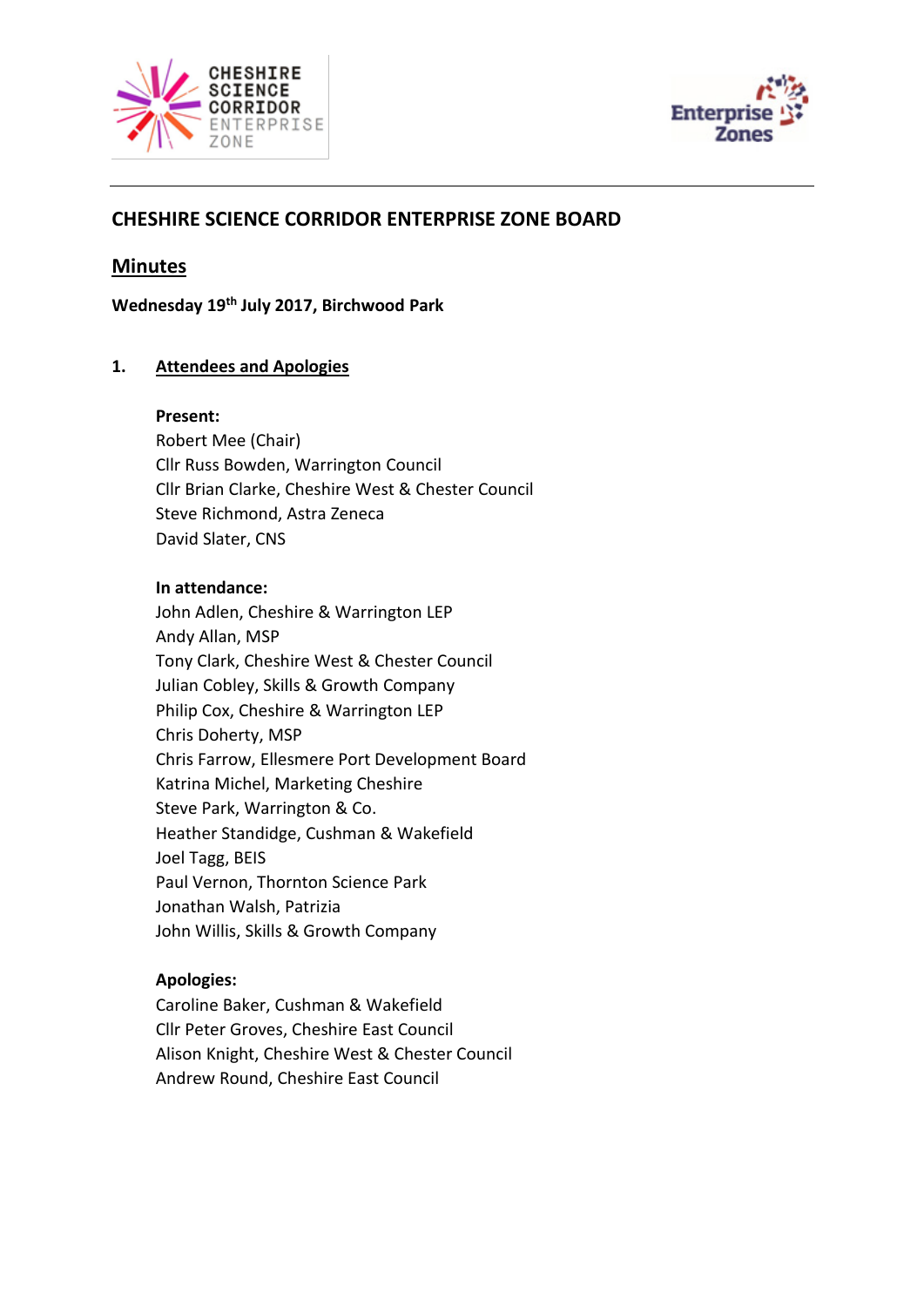



## **2. Previous EZ Board Minutes**

All matters arising from the previous EZ Board held on 18<sup>th</sup> May have been actioned or will be covered in this Board.

Paul Vernon clarified a point under section 5a) Landowner's Update – the minutes should read that Thornton Science Park overall is 80% occupied rather than just the commercial elements.

All agreed minutes for sign off.

## **3. Declarations of Interest**

No member of the Board member declared any pecuniary interests.

## **4. Governance**

Councillor Peter Groves tendered his resignation from the EZ Board, as his portfolio responsibilities at Cheshire East Council has changed. Cheshire East Council will inform the LEP of Councillor Groves replacement. The Chair expressed the thanks of the Board to Councillor Groves for his service to the Board.

The Chair also expressed his thanks to Tony Clark (Cheshire West & Cheshire Council) and Andy Allan (MSP) who are both moving onto new jobs for their support to the EZ Board, especially in the formation of the Enterprise Zone.

## **5. Operational Overview**

## **5a) Growth Director's update**

John Adlen provided an update on the key development activities that had taken place during the period since the last EZ Board, which included:

- Supporting the Cheshire Energy Hub in the development of their Energy Sector Deal and proposal for the creation of an Energy Innovation District stretching from Capenhurst, across Ellesmere Port to Protos, which was presented to Greg Clark on 9th June
- Meetings with a number of developers (commercially confidential) regarding Enterprise Zone sites in Ellesmere Port, including site visits and early stage discussions.
- Advanced negotiations in association with CWAC and the HCA with a developer on Hooton Park.
- Actively dealt with enquires from a German food manufacturer looking for industrial premises around Chester (unfortunately, not interested in the EZ sites) and an advanced engineering firm interested in Birchwood.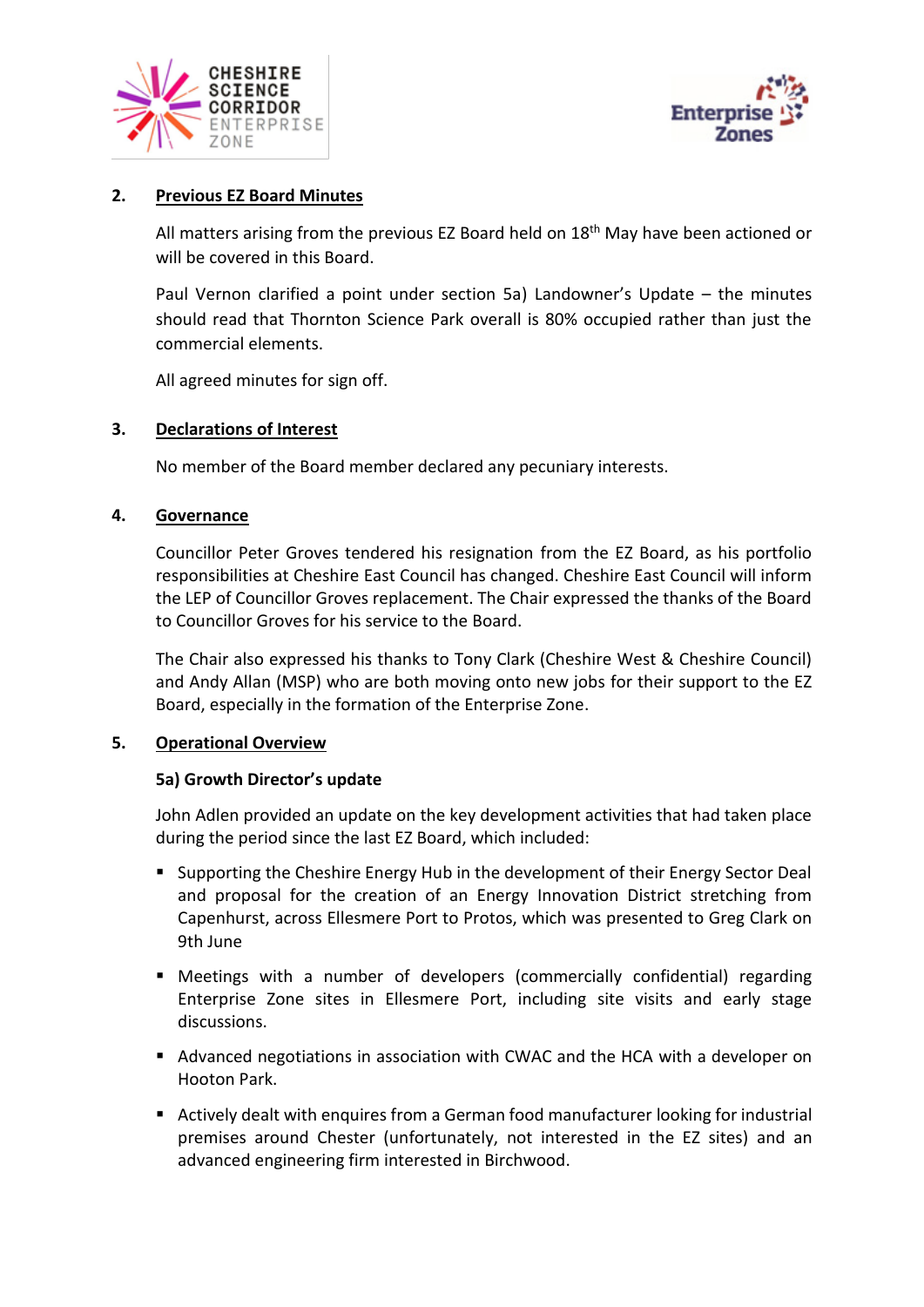



■ Significant time spent negotiating with a German advanced manufacturing company on a large-scale investment in Ellesmere Port. Although this investment would not land on an EZ site, it is a significant investment in the Science Corridor and could attract a number of supply chain companies.

## **5b) EZ site updates**

## **Alderley Park**

Andy Allan and Chris Doherty reported that a number of staff have now started to move in from CRUK, the Anti-Microbial Research Centre will take lab facilities that MSP are recommissioning and the Medicine Discovery Catapult is expanding. MSP are in discussions with potential occupiers of the Parklands Building and the first phase of refurbishment of the Glass House is complete. MSP are preparing business cases for EZ retained business rate funding for the refurbishment of Blocks 19 and 22.

## **Birchwood Park**

Jonathan Walsh reported that voids are currently under 5% at Birchwood and Patrizia has completed a number of new deals during the quarter including the letting of 47,149 sq ft to Cavendish Nuclear, which will bring c.550 jobs into the Enterprise Zone. Steve Park informed the EZ Board of current negotiations between Warrington Council and Oaktree Capital Management for the purchase of Birchwood Park.

## **Ellesmere Port sites**

Tony Clark reported that Helix Business Park is under construction, completion expected in early 2018. Discussions have taken place with a number of developers interested in the Ellesmere Port sites and in particular Newport Business Park. Advanced negotiations are underway with a developer for the purchase of Hooton Park.

## **Protos**

Jane Gaston reported that Peel Environmental are in discussions with a number of potential occupiers with a view to making the first signings before the end of the year. Peel are also progressing conversations with Scottish Power about investment in the electricity grid in the area.

## **Thornton Science Park**

Paul Vernon reported that enquires from prospective tenants continue to be strong, particularly for Building 49 within the Enterprise Zone and TSP are currently in discussions with a company to take half a floor. The refurbishment of the conference centre is complete in Building 49. TSP are continuing discussions with a potential occupier looking for 100,000 sq ft of R&D and manufacturing space, which would most likely consist of a c.25,000 sq ft R&D facility in the first instance with a possible expansion of c.75,000 sq ft for a prototype manufacturing plant.

## **5c) Development and Investment Strategy**

Heather Standidge provided an update on the Investment Programme and a draft business case template and guidance for retained business rate investment projects.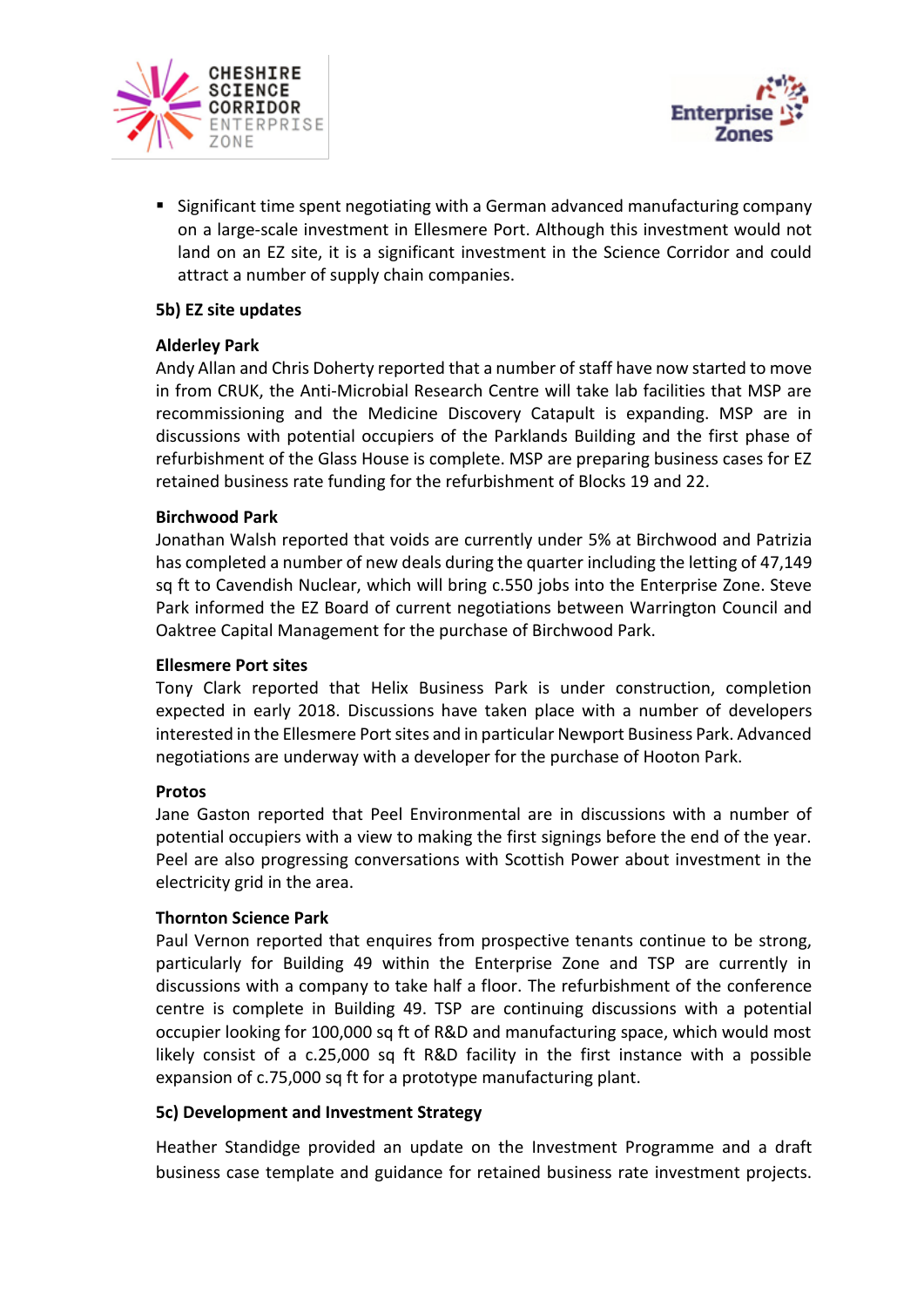



Heather explained that the aim is to produce an outline Investment Programme for the September Board with individual business cases coming forward over the Autumn/Winter.

Actions:

Members to provide any feedback on the Business Case template to Heather by 28<sup>th</sup> July

# **5d) Q1 monitoring**

John Adlen presented the Q1 monitoring data for the EZ, which showed:

- 60 new jobs created taking the total number of new jobs in the EZ to 428
- 2 new businesses locating in the EZ, taking the total of new business to 28
- 6,215 sq m (67,059 sq ft) of new floorspace completed and occupied
- £3.37m of new private sector investment

## **5e) BRD Application Update**

No new Business Rate Discount applications were received during this period.

## **5e) Broadband update**

Julian Cobley gave a presentation on Broadband across the EZ which highlighted the variance of broadband speeds across the EZ sites and an outline proposal for a 'Digital Science Corridor' to develop the broadband infrastructure and an open innovation platform that would facilitate and encourage businesses across the Science Corridor to collaborate and innovate.

Actions:

- John Adlen and Julian Cobley to further develop the proposal for the Digital Science Corridor, including meeting with the Hartree Centre at Daresbury and meeting with Mark Livesey and Gary Steen from the LEP.

# **6. Marketing and Communication**

## **6a) Marketing and promotion update**

The following marketing and promotional events and activities have been undertaken during this period:

- Sponsored Mersey-Dee Alliance networking business breakfast at Thornton Science Park - 21 June (220 attendees)
- National DIT Chemicals Sector Team Presentation in Manchester 8 May (35 attendees)
- Meeting with DIT Infrastructure Investment team 15 May
- Attended the Industry 4.0 (Digitisation of Industry) Taskforce workshop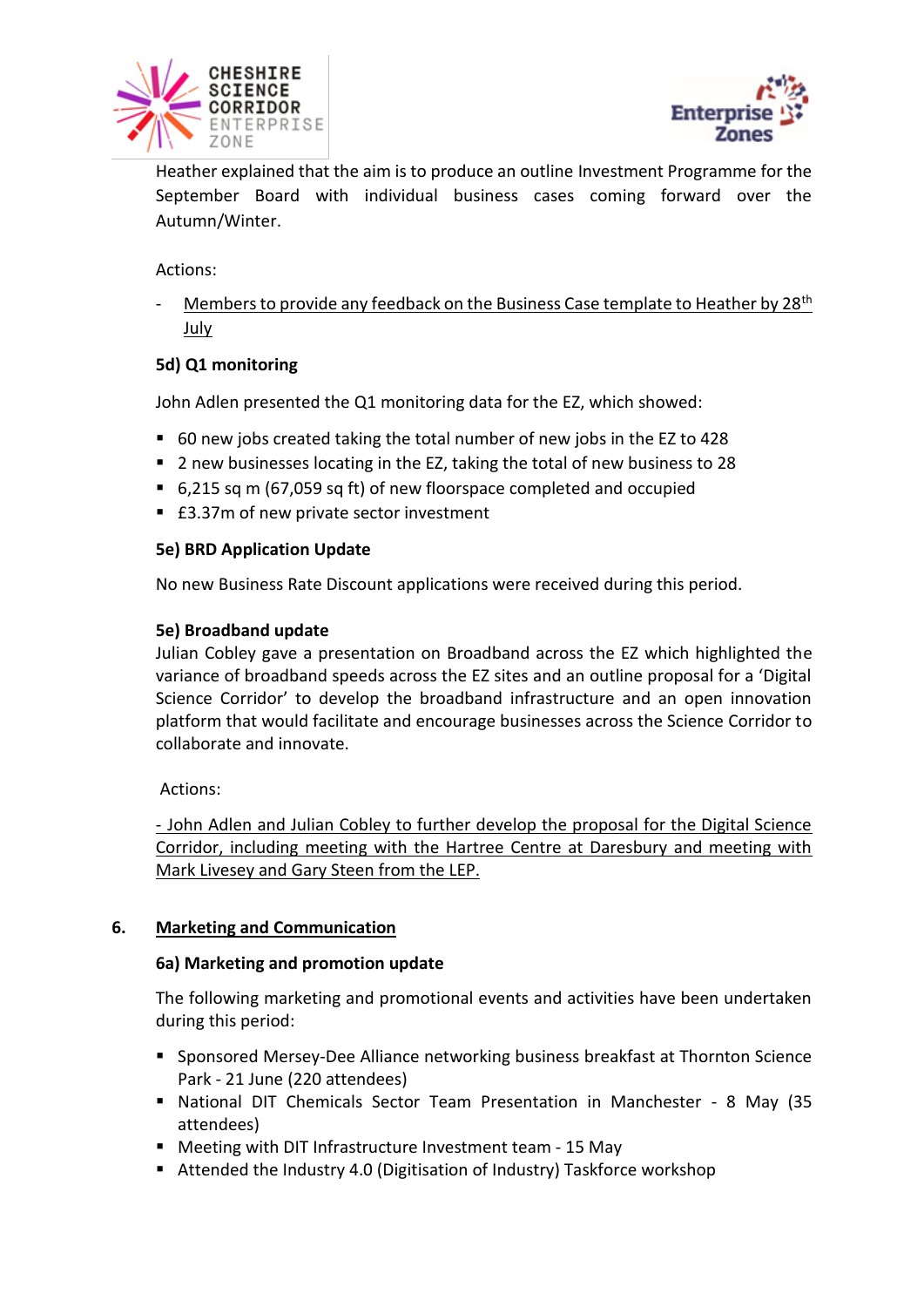



- Presentation to CWAC Growth Advocates 29 June (40 attendees)
- Presentation to Hill Dickinson Developer Conference 6 July (150 delegates)
- Interview with NW Business Insider July edition

#### **6b) Upcoming events**

We are currently in discussions with Place NW to host two key events this year:

- October 2017 launch of the EZ Investment Programme, showcasing new investment taking place in the EZ, reflection/celebration of first 18 months of operation and reiterating the development and investment opportunities.
- $\blacksquare$  February 2018 early stage concept discussions to hold a regional conference together with Liverpool Knowledge Quarter and Corridor Manchester on the concept of science and technology clusters and the prospect of creating a new 'golden triangle' in the north west.

#### **6c) Sector propositions**

John Adlen reported that he has prepared a brief for external to develop a series of sector propositions to support the development of marketing collateral for the Science Corridor and EZ.

#### **6d) Other marketing activity/information**

Katrina Michel reported that Marketing Cheshire has secured £250k on behalf of a consortium of sub-regions to promote science tourism, which fits well with the Science Corridor.

Katrina confirmed that plans were being developed for Cheshire & Warrington's presence at MIPIM 2018.

Julian Cobley raised the Business of Science conference as an opportunity to promote the Science Corridor.

Actions:

Julian Cobley to send John Adlen contact details for the Business of Science conference

## **7. Finance**

## **7a) Finance working group**

John Adlen reported that he has established a finance working group consisting of Mark Livesey (LEP Deputy Chief Executive) and the three local authority finance teams to establish appropriate systems and processes for the processing of Business Rate Discount applications and the collection and holding of retained Business Rates and to establish the final outturn for retained Business Rates from the EZ for 2016/17.